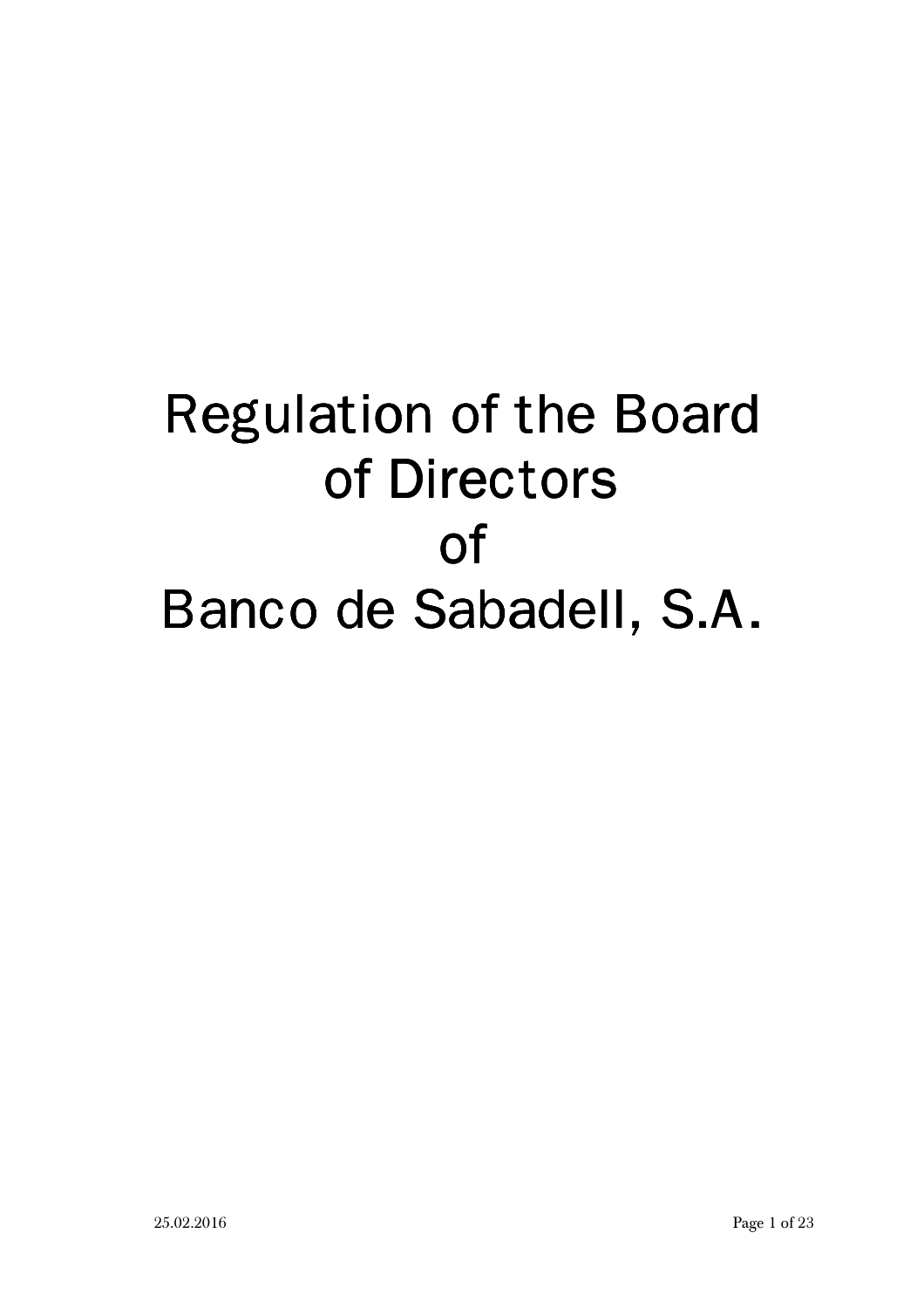# C O N T E N T S

Chapter I. Preamble

| Article 1. | Purpose        |
|------------|----------------|
| Article 2. | Interpretation |
| Article 3. | Amendment      |
| Article 4. | Distribution   |

Chapter II. Mission of the Board

|            | Article 5. General supervisory function |
|------------|-----------------------------------------|
| Article 6. | Mission of the Board                    |

Chapter III. Composition of the Board of Directors

Article 7. Composition

Chapter IV. Structure of the Board of Directors

Article 8. The Chairman of the Board of Directors, the Managing Director and the Lead Director

Article 9. Vice-Chairmen

Article 10. Secretary of the Board of Directors

Article 11. Delegated bodies of the Board of Directors

Article 12. Executive Committee.

Article 13. Audit and Control Committee

Article 14. Appointments Committee

Article 14*bis*.Remuneration Committee

Article 15. Risk Committee

Article 16. Other sub-committees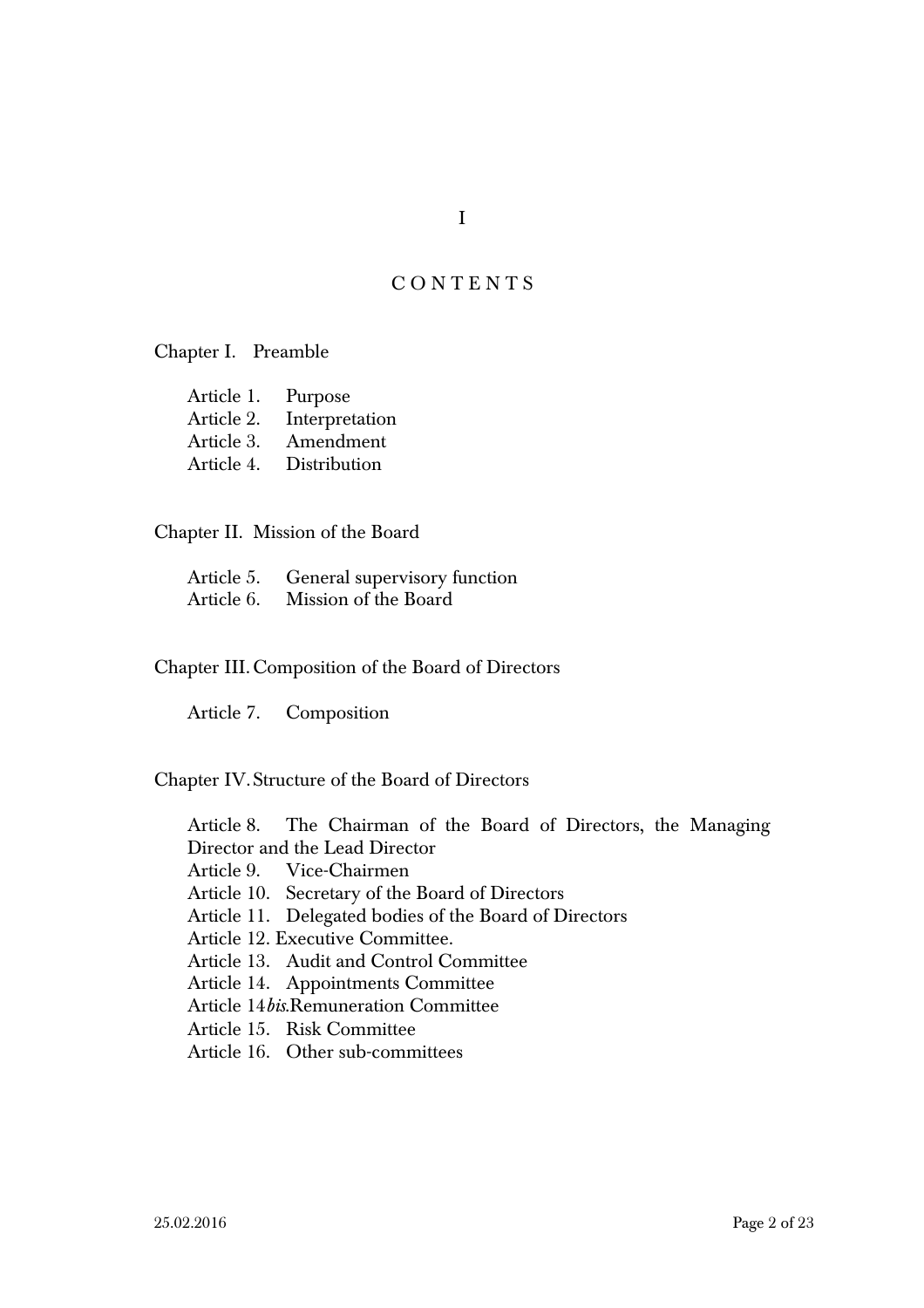### Chapter V. Operation of the Board

Article 17. Meetings of the Board of Directors

Article 18. Transaction of business

Chapter VI. Appointment and removal of directors

Article 19. Appointment of directors

Article 20. Removal of directors

Chapter VII. Information for directors

Article 21. Powers to be informed and to inspect

## CHAPTER VIII. Directors' remuneration

Article 22. Directors' remuneration

#### Chapter IX. Directors' duties

| Article 23. Directors' general obligations     |
|------------------------------------------------|
| Article 24. Directors' duty of confidentiality |
| Article 25. Obligation not to compete          |
| Article 26. Private information                |
| Article 27. Directors' disclosure duties       |

Chapter X. Relations of the Board of Directors

| Article 28. Relations with shareholders |
|-----------------------------------------|
| Article 29. Relations with the markets  |
| Article 30. Relations with auditors     |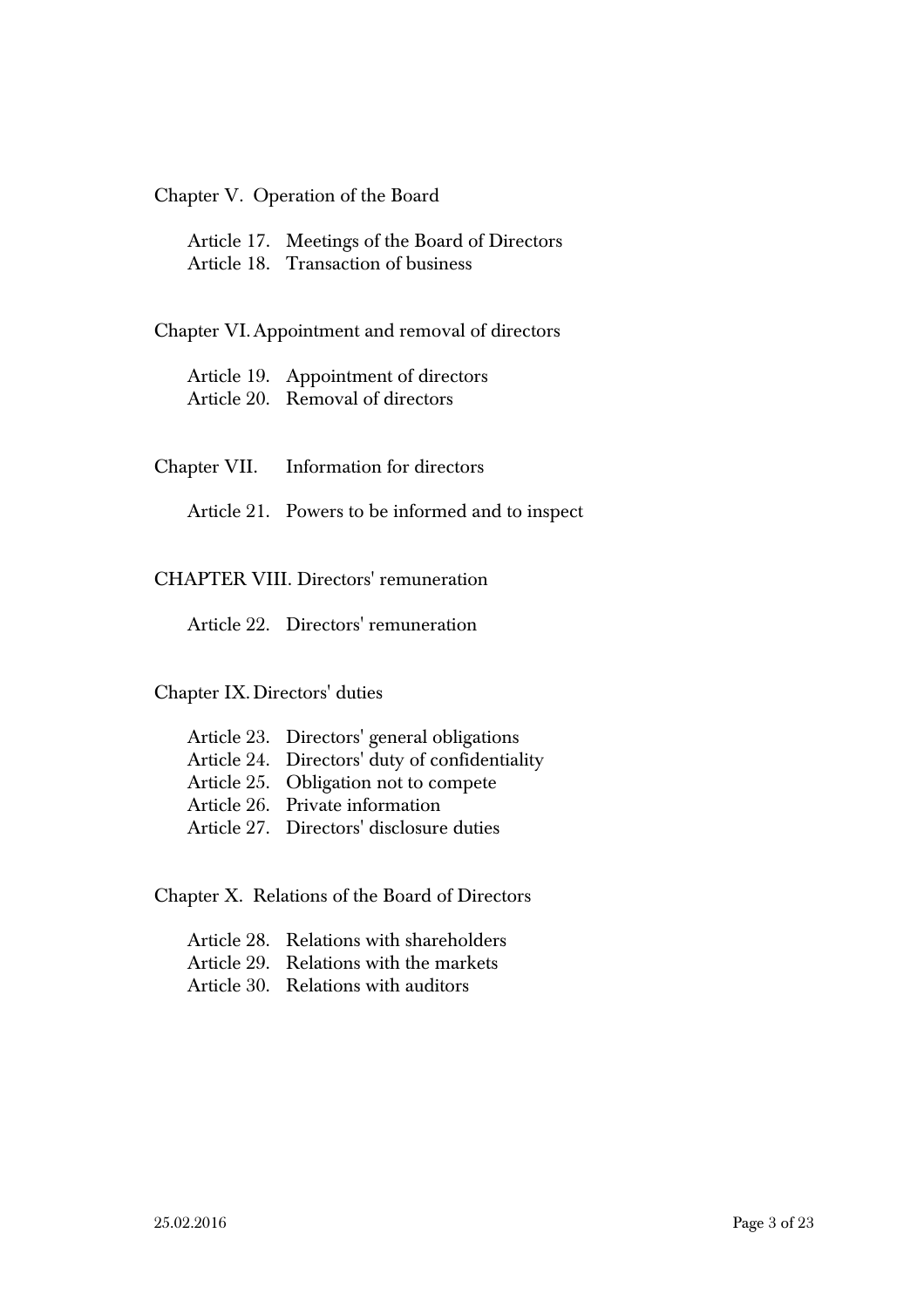# CHAPTER I. INITIAL MATTERS

# **ARTICLE 1. PURPOSE**

- 1. The purpose of this Regulation is to determine, within the framework of the Articles of Association, the principles governing the actions of the Board of Directors of BANCO DE SABADELL, S.A., the basic rules of its organisation and operation, and the code of conduct for its members.
- 2. The rules of conduct established in this Regulation for directors are also applicable, mutatis mutandis, to the company's senior executives.

# **ARTICLE 2. INTERPRETATION**

This Regulation shall be interpreted in accordance with the applicable current law and the Articles of Association.

# **ARTICLE 3. AMENDMENT**

- 1. This Regulation may only be amended by the Board of Directors itself based on a reasoned proposal in writing by the Chairman, three directors, or the Audit and Control Committee.
- 2. The Audit and Control Committee must be consulted on any proposals for amendment.
- 3. The text of the proposal and the report of the Audit and Control Committee, where applicable, must be attached to the notice of the Board meeting that must decide on the proposal.
- 4. In order to be validly adopted, amendments to the Regulation must be approved by a two-thirds majority of the directors present at the meeting.

#### **ARTICLE 4. DISTRIBUTION**

The directors are obliged to be aware of, comply with, and ensure compliance with this Regulation. To this end, the Secretary to the Board shall provide each of them with a copy of same.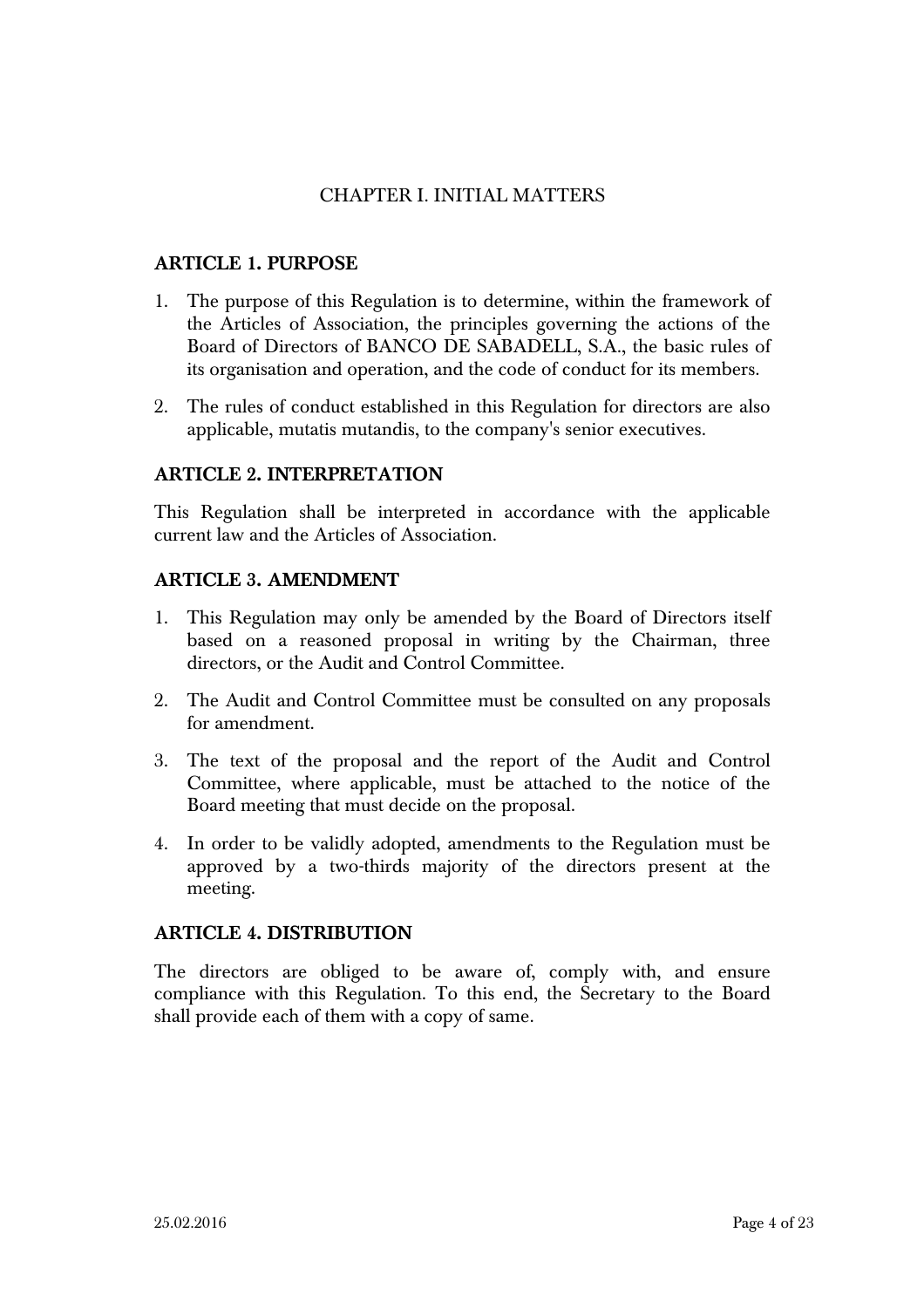# CHAPTER II. MISSION OF THE BOARD

# **ARTICLE 5. GENERAL SUPERVISORY FUNCTION**

- 1. With the exception of matters falling within the remit of the Shareholders' Meeting, the Board of Directors is the highest decisionmaking body in the Company and its consolidated group, and it is responsible, under the law and the Articles of Association, for the management and representation of the Company.
- 2. Within the scope of the Articles of Association and the decisions of the Shareholders' Meeting, the Board of Directors represents the Company and its decisions are binding upon it. It is the competence of the Board of Directors to take such action as may be necessary in pursuit of the Company's object as described in the Articles of Association.

The Board of Directors, following consultation with the Appointments Committee, shall assess the performance of the Board itself and the discharge of their duties by the Chairman of the Board and the Managing Director. Likewise, following a report by the Board's subcommittees, the Board shall evaluate their performance.

- 3. Notwithstanding the foregoing provisions, the Board of Directors acts mainly as an instrument of supervision and control and delegates management of the Company's ordinary business matters to the executive organs and management team.
- 4. Powers may not be delegated where they are required by law or the Articles of Association to be exercised directly by the Board of Directors or they are necessary for the responsible performance of the general supervisory function.
- 5. Specifically, to ensure better and more efficient performance of its general supervisory duties, the Board undertakes to discharge the responsibilities provided by law, including:

a) those deriving from the generally-applicable corporate governance standards.

b) approving the Company's general strategies;

c) appointing and, as necessary, removing senior executives of the Company;

d) appointing and, as necessary, removing directors of the Company's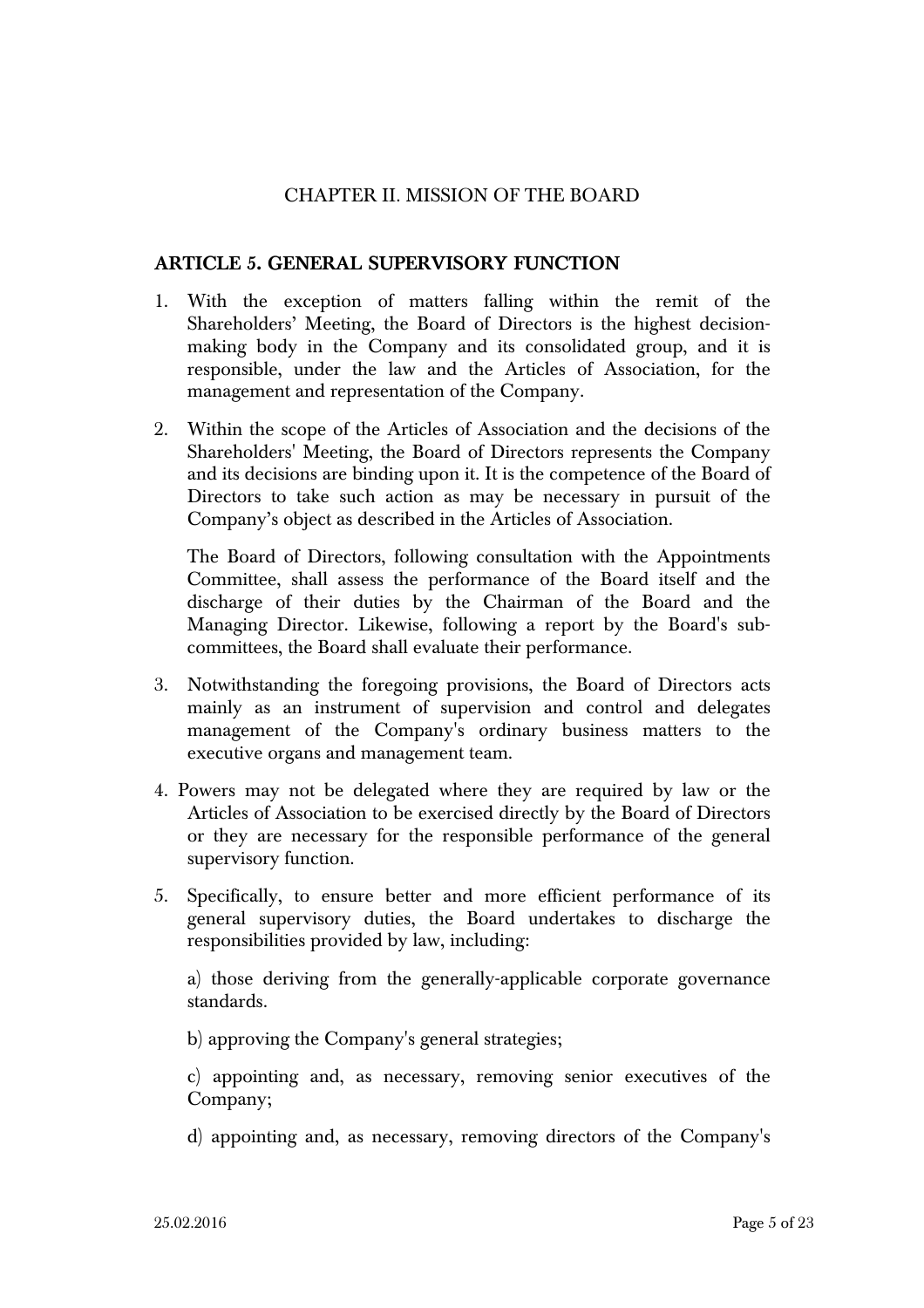subsidiaries;

e) identification of the Company's and its consolidated Group's main risks and implement and monitor the appropriate internal control and reporting systems.

f) setting policy on the reporting and disclosure of information to shareholders, the markets and the general public;

g) setting policy on treasury stock in accordance with any guidelines laid down by the Shareholders' Meeting;

h) authorizing transactions between the company and its directors and significant shareholders that may pose a conflict of interest;

i) generally deciding on business or financial transactions that are of particular importance for the Company; and

j) those specifically envisaged in this Regulation.

- 6. If the power of representing the Bank is delegated or assigned to one or more directors, either individually or collectively, they shall be obliged to inform the Board of any actions they take in the exercise of such powers which go beyond ordinary administration.
- 7. The Board of Directors shall have the power and function to determine and establish the limits and conditions to be met by the risk and investment transactions that may be arranged by each of its subsidiaries, and the rates and general conditions to be complied with in such transactions, without prejudice to the functions of the boards of such subsidiaries.
- 8. As part of its duty of representing BANCO DE SABADELL, S.A., the Board of Directors shall appoint the chairmen of the boards of directors of the operating subsidiaries.

Appointees shall be obliged to inform the Board of Directors of the respective subsidiaries' business performance.

# **ARTICLE 6. MISSION OF THE BOARD**

1. The Board of Directors of the Company shall effectively take on the powers of managing, overseeing and representing the Company as attributed to it by current law and the Articles of Association, with the objective of attaining the company's object, defending the shareholders' interests, and seeking to progressively increase the company's value.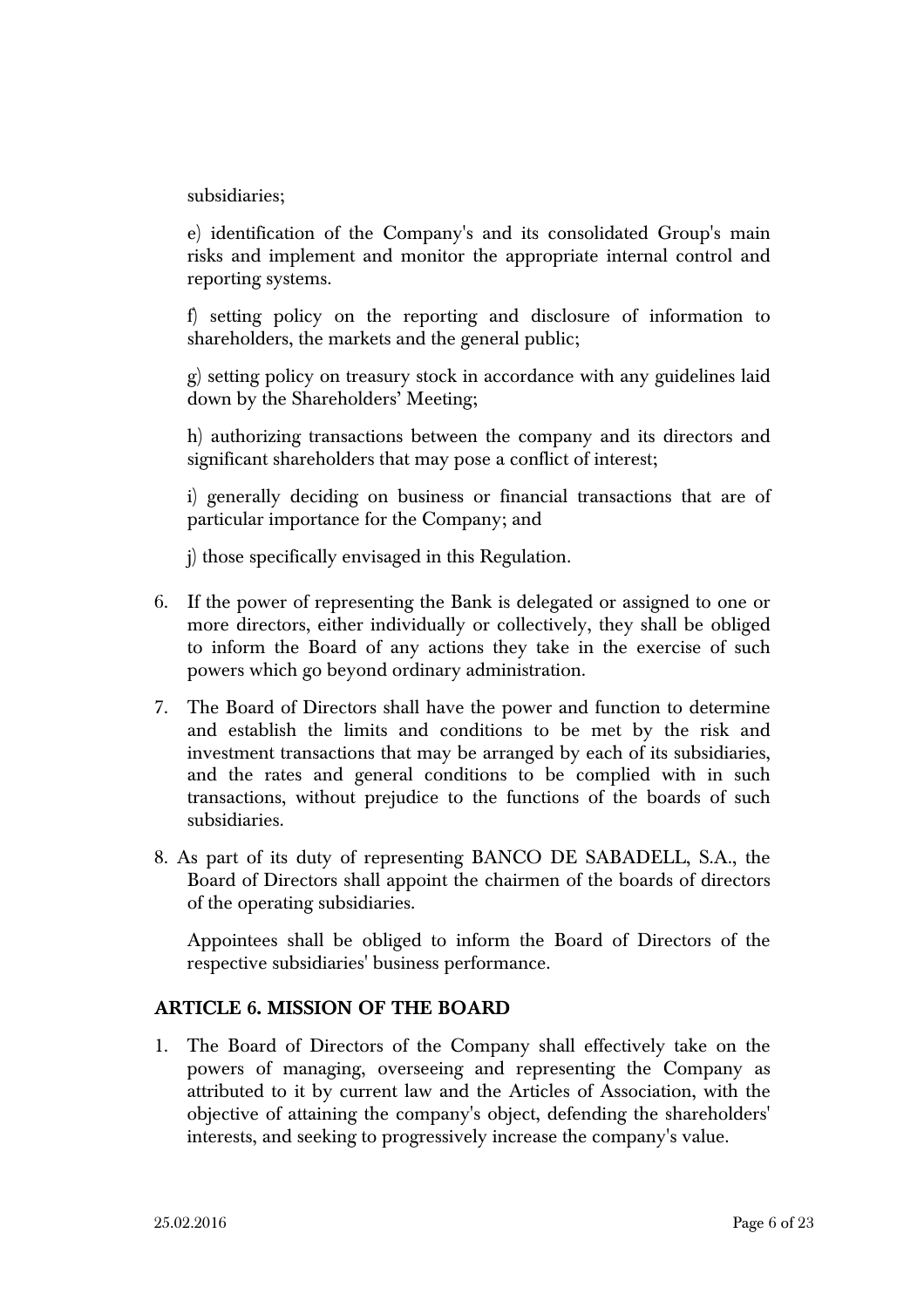- 2. In pursuit of those goals, the Board shall determine the Company's economic and financial objectives and decide upon the strategy, plans and policies for achieving them, supervise the progress of the business, and ensure the company's future viability and competitiveness.
- 3. In order to attain the aforementioned objective, the Bank's Board of Directors must comply with the law, fulfil in good faith all explicit and implicit agreements with the workers, suppliers, financiers, customers and any other persons, and generally comply with the ethical standards required for responsible conduct of business.
- 4. On the basis of a report from the Audit and Control Committee, the Board of Directors shall draw up an annual report on the structure and practice of corporate governance within the Company.

# CHAPTER III. COMPOSITION OF THE BOARD OF DIRECTORS

# **ARTICLE 7. COMPOSITION**

- 1. The Board of Directors shall be comprised of the number of board members determined by the Shareholders' Meeting within the limits established by the Articles of Association.
- 2. The Board shall propose, to the Shareholders' Meeting, the number of members that, in accordance with the changing circumstances of the Company, is most suitable for ensuring proper representativeness and the efficient operation of the Board.
- 3. When exercising its powers to make proposals to the Shareholders' Meeting and to co-opt persons to fill vacancies, the Board of Directors shall strive to ensure compliance with the provisions of the law and the Articles of Association, particularly:

a. That the persons proposed as directors meet all the requirements necessary to hold that position and are not in a situation of incompatibility or prohibited from holding such a position by the Articles of Association or current law.

b. That external or non-executive directors represent a majority of the total number of directors; and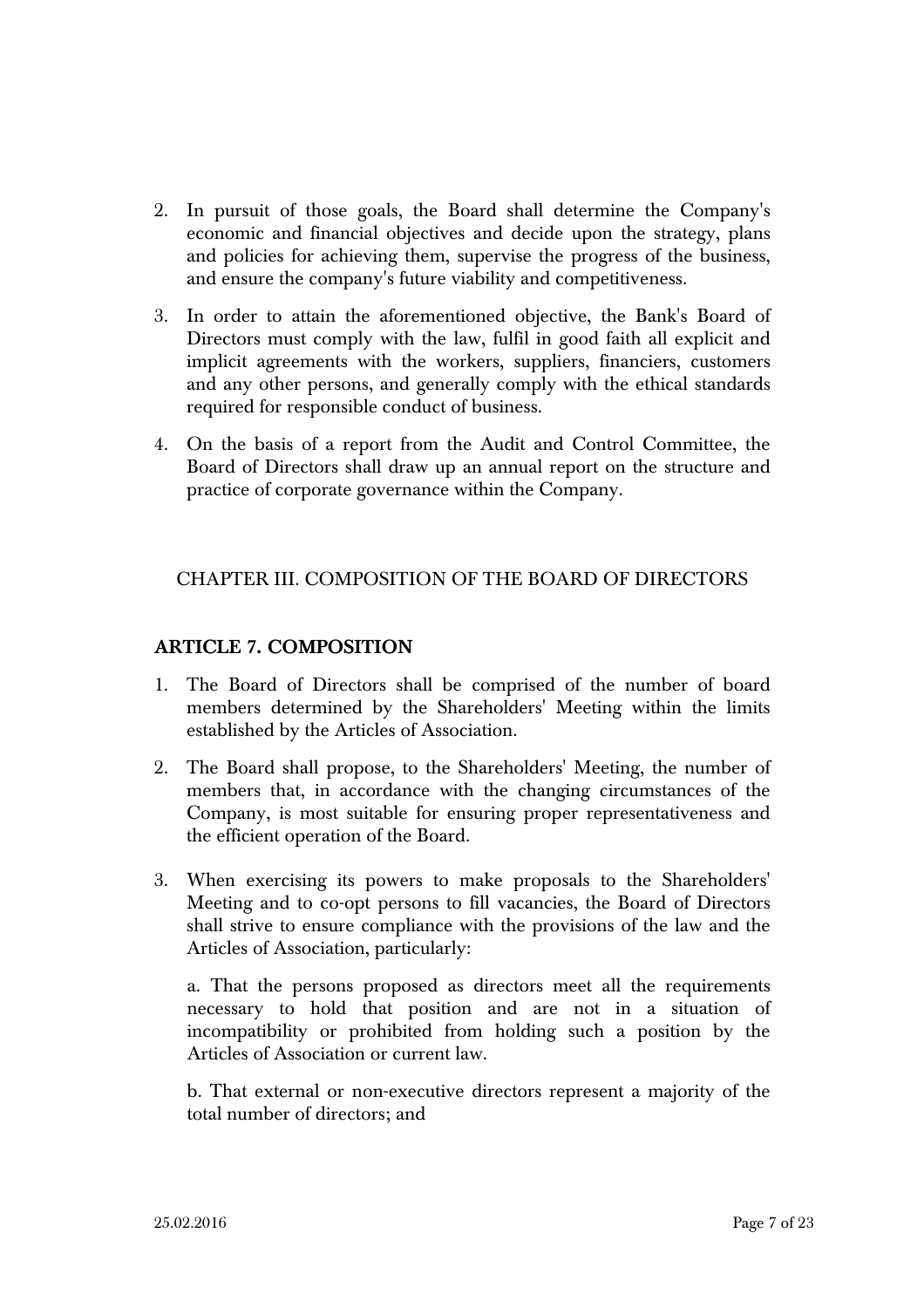c. That there is a significant proportion of independent directors among the external or non-executive directors.

- 4. The Remuneration Committee shall ensure that, where directors work as executives within the Bank, their professional relationship with the Bank is regulated by a specific contract approved by the full Board.
- 5. Directors who have stepped down for reason of age or because they do not wish to seek re-appointment may, if allowed by the Articles of Association, be proposed by the Board of Directors for appointment as Honorary Directors; such appointment must be approved by the Shareholders' Meeting. Honorary Directors may, when invited, attend meetings of the Board and may speak but not vote at such meetings.

# CHAPTER IV. STRUCTURE OF THE BOARD OF DIRECTORS

# **ARTICLE 8. THE CHAIRMAN OF THE BOARD OF DIRECTORS, THE MANAGING DIRECTOR AND THE LEAD DIRECTOR**

- 1. The Chairman of the Board of Directors, once notified by the Appointments Committee, shall be elected from among its members and must fulfil the requirements of the Articles of Association and this Regulation in order to hold office.
- 2. The Chairman of the Board of Directors is the Bank's chief representative and, in performing his functions, he is the person with primary responsibility for the effectiveness of the Board of Directors, representing the Bank in any event, and signing on behalf of the company; he will convene and chair meetings of the Board of Directors, setting the agenda, directing the debates and deliberations within the Board of Directors, and, in the event, the General Meeting, and shall be responsible for executing the decisions adopted by the Board of Directors and the General Meeting of Shareholders without the need for this to be expressly mentioned. Moreover, the Board shall delegate to him all the powers that it sees fit which may be delegated by law.
- 3. Should the Chairman be unable to discharge his duties for any reason, his place shall be taken by the First Vice-Chairman and, in the absence of the latter, by the Second Vice-Chairman; if both are absent, the Chairman's place shall be taken by the director designated for this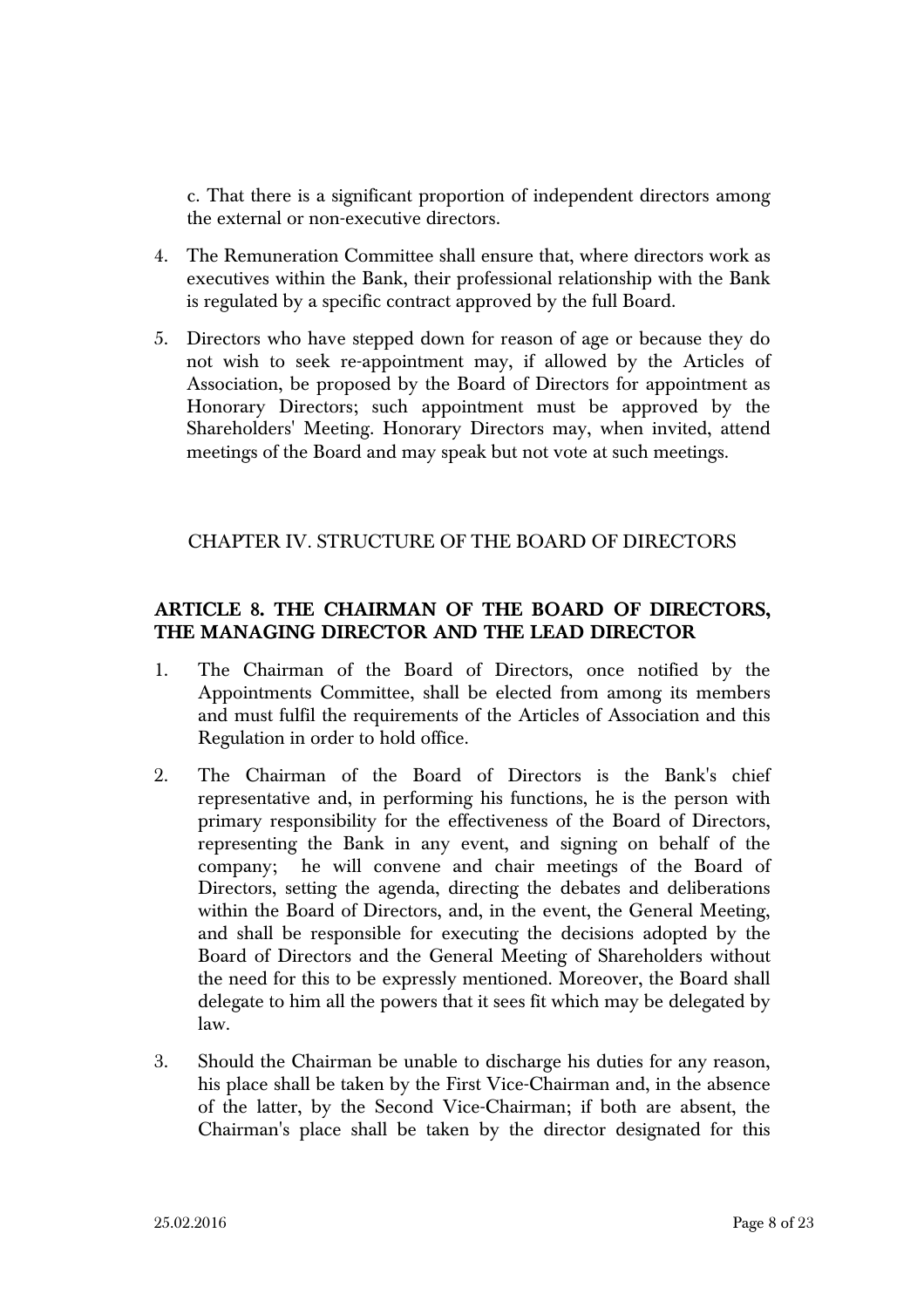purpose by the Board of Directors.

4. The Board may appoint one of its members as Managing Director.

The Managing Director shall be the person with primary responsibility for managing and directing the business, and he shall be the Bank's representative in the absence of the Chairman. Moreover, the Board shall delegate to him all the powers that it sees fit which may be delegated by law.

5. The Board of Directors may designate a Lead Director from among the independent directors with the power to give notice of meetings of the Board of Directors, add items to the meeting agenda, coordinate and meet with the non-executive directors, voice the opinion of the external directors, and direct any regular assessment of the Chairman of the Board of Directors.

In the absence of the Chairman and the Vice-Chairmen, if any, the Lead Director shall chair the Board of Directors.

# **ARTICLE 9. VICE-CHAIRMEN**

- 1. In accordance with the provisions of article 54 of the Articles of Association, the Board shall appoint one or more Vice-Chairmen; if there is more than one, they shall be numbered sequentially.
- 2. The Vice-Chairmen shall be appointed from among the directors who fulfil the requirements for that position as established in the Articles of Association.

# **ARTICLE 10. SECRETARY OF THE BOARD OF DIRECTORS**

- 1. The Board of Directors shall appoint a Secretary and, if necessary, a Deputy Secretary, who need not be directors. If they are not directors, they shall not have a vote. The appointment and removal of the Secretary and Vice-Secretary of the Board must be decided by the full Board based on a report, in both cases, by the Appointments Committee.
- 2. The Secretary or, in his absence, the Vice-Secretary shall be responsible for taking minutes at Shareholders' Meetings and at meetings of the Board of Directors and for signing them with the Chairman; he shall also keep the minute books and issue any necessary certificates, which shall be countersigned by the Chairman or acting Chairman.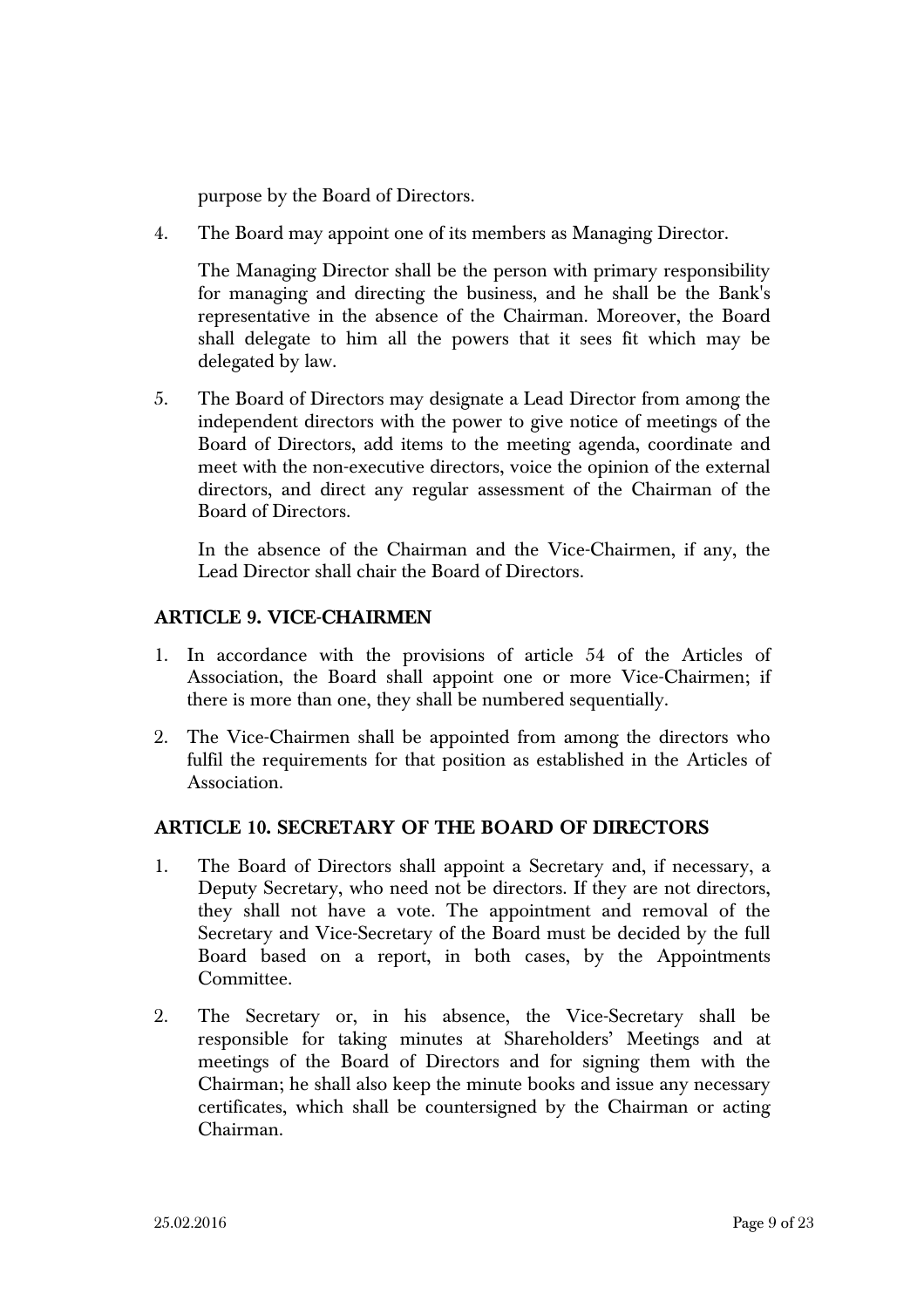- 3. The Secretary and Vice-Secretary shall assist the Chairman in his duties and shall strive to ensure that the Board operates smoothly; in particular, they shall provide the directors with the necessary advice and information, preserve company documentation, duly reflect the business transacted at meetings in the minute books, and certify the decisions adopted by the Board.
- 4. The Secretary and Vice-Secretary shall strive to ensure the formal and material legality of the Board's actions in all cases and shall ensure that its proceedings and rules of governance are respected and regularly reviewed.
- 5. In the event of the Secretary being absent or incapacitated or in the event of the position being vacant, his duties shall be undertaken by the Vice-Secretary or, if none has been appointed, by a director designated by the Board.

# **ARTICLE 11. DELEGATED BODIES OF THE BOARD OF DIRECTORS**

- 1. The Board of Directors may, with the quorum established by the Articles of Association, permanently delegate, in whole or in part, such of its powers as may legally be delegated, as it may see fit, to members of the Board, to be exercised by them collectively as Delegated Committees.
- 2. The Board of Directors must establish the Delegated Committees that the Company is required to establish by law, and at least the following:
	- Executive Committee
	- Audit and Control Committee
	- Appointments Committee
	- Remuneration Committee
	- Risk Committee
- 3. Meetings of the Board Sub-Committees shall be convened by their Chairman. In all matters not expressly regulated in the Articles of Association and this Regulation, the rules of operation established in this Regulation for the Board of Directors shall apply, provided that they are compatible with the nature and function of the Sub-Committee.
- 4. Without prejudice to the specific provisions of this Regulation with regard to each specific Delegated Committee, the committees shall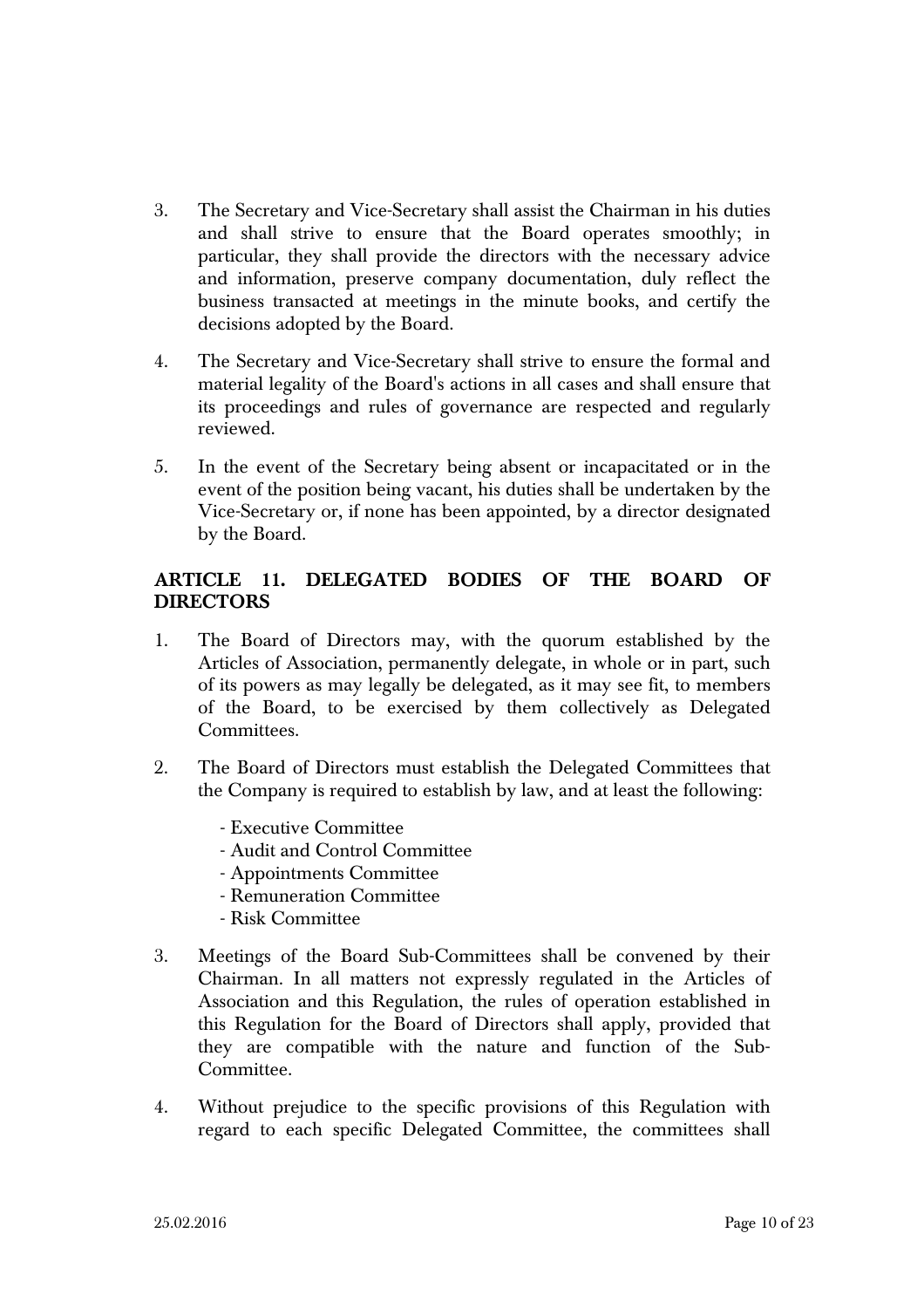comprise two or more directors, as decided by the Board of Directors, and shall be chaired by the Chairman of the Board of Directors or, in his absence, by the director designated by the Committee itself from among its members. The Secretary of each of the Sub-Committees shall be appointed by the Board of Directors and need not be a director. In any case, the minutes shall be checked and attested to by the Secretary or Vice-Secretary of the Board, who shall issue the pertinent certifications.

- 5. Each Sub-Committee may ask any executives that it sees fit to attend its meetings, by giving notice to the General Manager(s) to make the necessary arrangements.
- 6. Without prejudice to the specific provisions of this Regulation with regard to each Sub-Committee, the Chairman of each Sub-Committee shall determine the order or frequency of meetings and shall convene meetings.
- 7. Any director shall be entitled to gather information, on behalf of the Board, in connection with any decision corresponding to a Sub-Committee.
- 8. The Bank's Board committees may also exercise the functions of these committees for subsidiary companies that require such bodies due to the application of their specific regulations at any given time.

# **ARTICLE 12. THE EXECUTIVE COMMITTEE**

- 1. The Executive Committee shall consist of a maximum of five directors, who shall be appointed by the Board of Directors; its composition in terms of director categories shall be similar to that of the Board itself.
- 2. The Executive Committee shall coordinate the Bank's executive management and, to this end, adopt any resolutions and decisions within the scope of the powers vested in it by the Board of Directors.

The Executive Committee shall report to the Board of Directors on the decisions adopted at its meetings.

- 3. The Chairman of the Board of Directors shall always be a member of the Executive Committee, in which he shall hold the position of Chairman.
- 4. The Executive Committee shall meet as often as it is convened by its Chairman, or by the Vice-Chairman acting in his place; any person,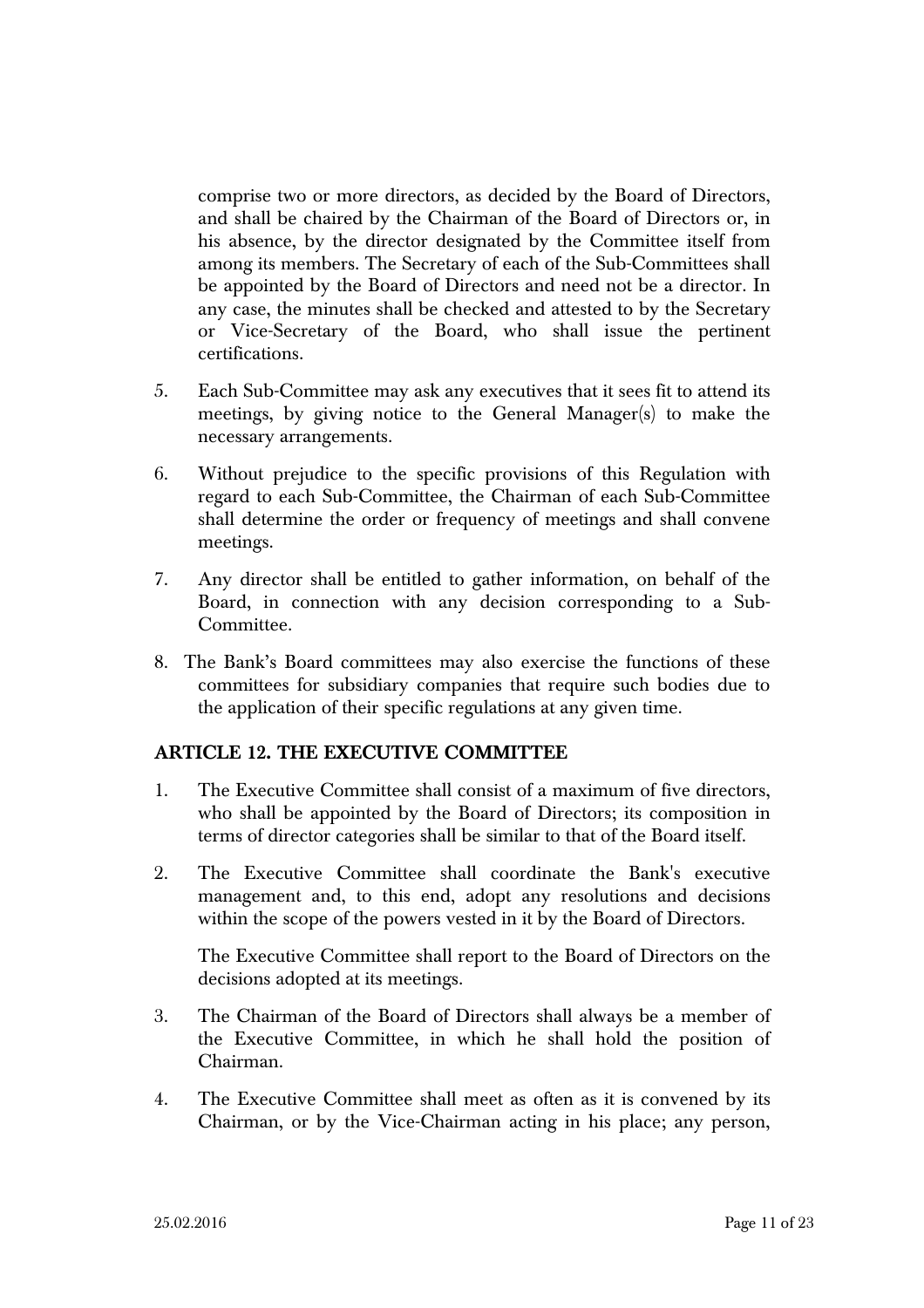whether they belong to the Company or otherwise, may attend meetings if requested to do so by the Committee itself or by its Chairman, for the purposes to be determined on the basis of the business to be transacted.

- 5. The Secretary of the Committee, and his substitute in the event of absence or illness, shall be appointed by the Board of Directors, and need not be a Board Member.
- 6. Meetings shall be quorate if attended by at least half of the members, in person or by proxy, and resolutions shall be adopted by majority vote of those attending, in person or by proxy, the Chairman having a casting vote. The members of the Committee may grant proxy to another member, but no member may hold more than two proxies.
- 7. The resolutions of the Committee shall be recorded in a Minutes Book, and each set of minutes shall be signed by the Chairman and the Secretary or by the persons who occupied those positions at the meeting in question, as provided for by this Regulation.

# **ARTICLE 13. AUDIT AND CONTROL COMMITTEE**

- 1. The Audit and Control Committee shall comprise at most five directors, appointed by the Board of Directors, none of whom may be an executive director; of the majority them must be independent directors. The Board of Directors shall appoint its Chairman from among the members who are independent directors, with the favourable vote of two-thirds of its members. At least one of the members of this Committee will be appointed in consideration of his/her expertise in accounting, auditing, or both. Other non-executive directors may be designated to attend and speak but not vote in order to cover absences or vacancies. The Chairman of the Audit and Control Committee shall hold office for at most 4 years and may only be re-elected after a lapse of one year. The Board of Directors shall appoint the Committee Secretary, who may not be a director.
- 2. The Audit and Control Committee must meet at least once every three months, and whenever convened by the Chairman at his own initiative or at the request of any Committee member, or at the request of the Chairman of the Board of Directors or of the external auditors.
- 3. Minutes of the meetings of the Audit and Control Committee shall be drawn up by the Secretary appointed by the Board of Directors. The business transacted at Committee meetings shall be reported to the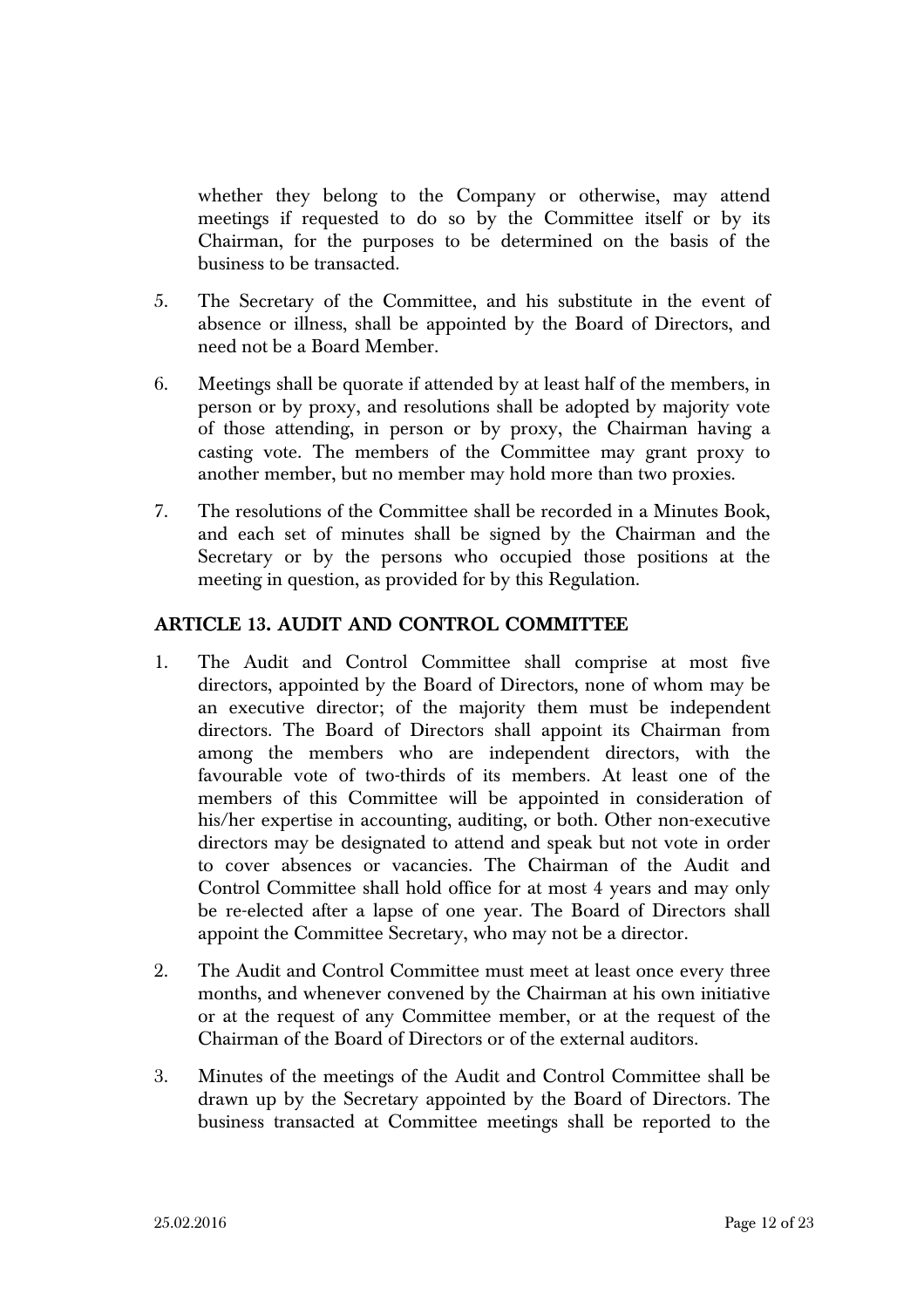Board of Directors at the next meeting by means of a reading of the minutes of each meeting.

- 4. The Audit and Control Committee may require the attendance at its meetings of such executives, including executive directors, as it sees fit, to which end it shall notify the General Manager(s) to schedule their attendance.
- 5. The Audit and Control Committee has the responsibilities established by law, including:
	- a) Reporting to the General Meeting on all issues raised by shareholders that are within its remit.
	- b) Supervising the effectiveness of the company's internal control, internal audit and risk management systems, including those relating to tax risk, as well as discussing with the auditors or audit firms any significant weaknesses in the internal control system detected in the course of the audit;
	- c) Overseeing the drafting and presentation of regulated financial information.
	- d) Proposing to the Board of Directors, for submission to the Shareholders' Meeting, the appointment of the external auditor, establishing the engagement conditions, the scope of the professional mandate, and revocation or non-renewal, if appropriate; reviewing compliance with the audit contract, striving to ensure that the opinion on the financial statements and the main content of the auditors' report are drafted clearly and accurately.
	- e) Advising on the annual, quarterly and half-yearly financial statements and the prospectuses that must be submitted to the regulatory or supervisory bodies, exercising vigilance to ensure compliance with the requirements of the law and the proper application of generally accepted accounting principles, and advising on proposals to amend those principles.
	- f) Establishing the appropriate relations with external auditors to receive information about any issues that might jeopardise their independence, to be reviewed by the Committee, and any others related to the process of performing the audit functions or in the audit rules.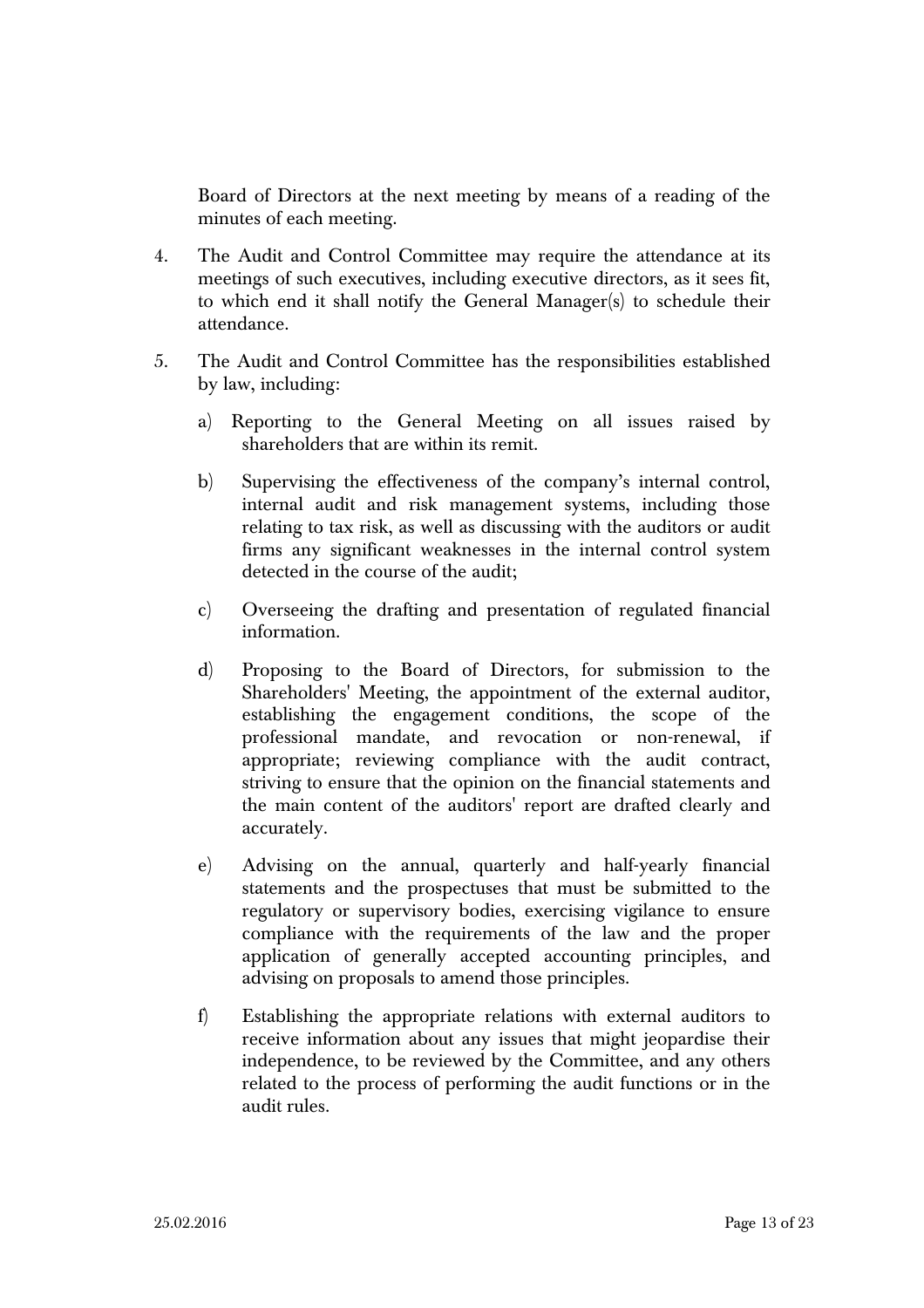- g) Advising on all matters within the scope of its functions that are referred to it by the Board of Directors.
- h) All other functions assigned to it by law or by the Articles of Association and the regulations implementing them, and those deriving from the generally-applicable corporate governance standards.
- 6. The Audit and Control Committee shall draft an annual report on its activities, which must be included in the Directors' Report referred to in article 81 of the Articles of Association.

# **ARTICLE 14. APPOINTMENTS COMMITTEE**

1. The Appointments Committee shall comprise at most five directors, appointed by the Board of Directors, none of whom may be an executive director; at least two of them must be independent directors. In any event, the Chairman of the Committee shall be appointed from among its members who are independent directors.

Nevertheless, at the request of the Committee's Chairman, General Managers, even if directors, may attend meetings when issues of the Bank's senior management are being discussed, except where the issues do not refer directly to them or to the Chairman of the Board of Directors.

- 2. Without prejudice to the other duties assigned to it by law, the Articles of Association, the Board of Directors or this Regulation, the Appointments Committee shall have the following basic duties:
	- a) make proposals to the Board of Directors as to the appointment of independent directors, for co-optation or for remittal to the General Meeting, and as to the re-appointment or removal of such directors;
	- b) advise on proposals to appoint other directors by co-optation or for remittal to the General Meeting, and on proposals to re-appoint or remove them;
	- c) ensure that the composition of the Board of Directors complies with the provisions of article 53 of the Articles of Association;
	- d) check that the members of the Board of Directors are suitable and possess the necessary competency, knowledge and experience;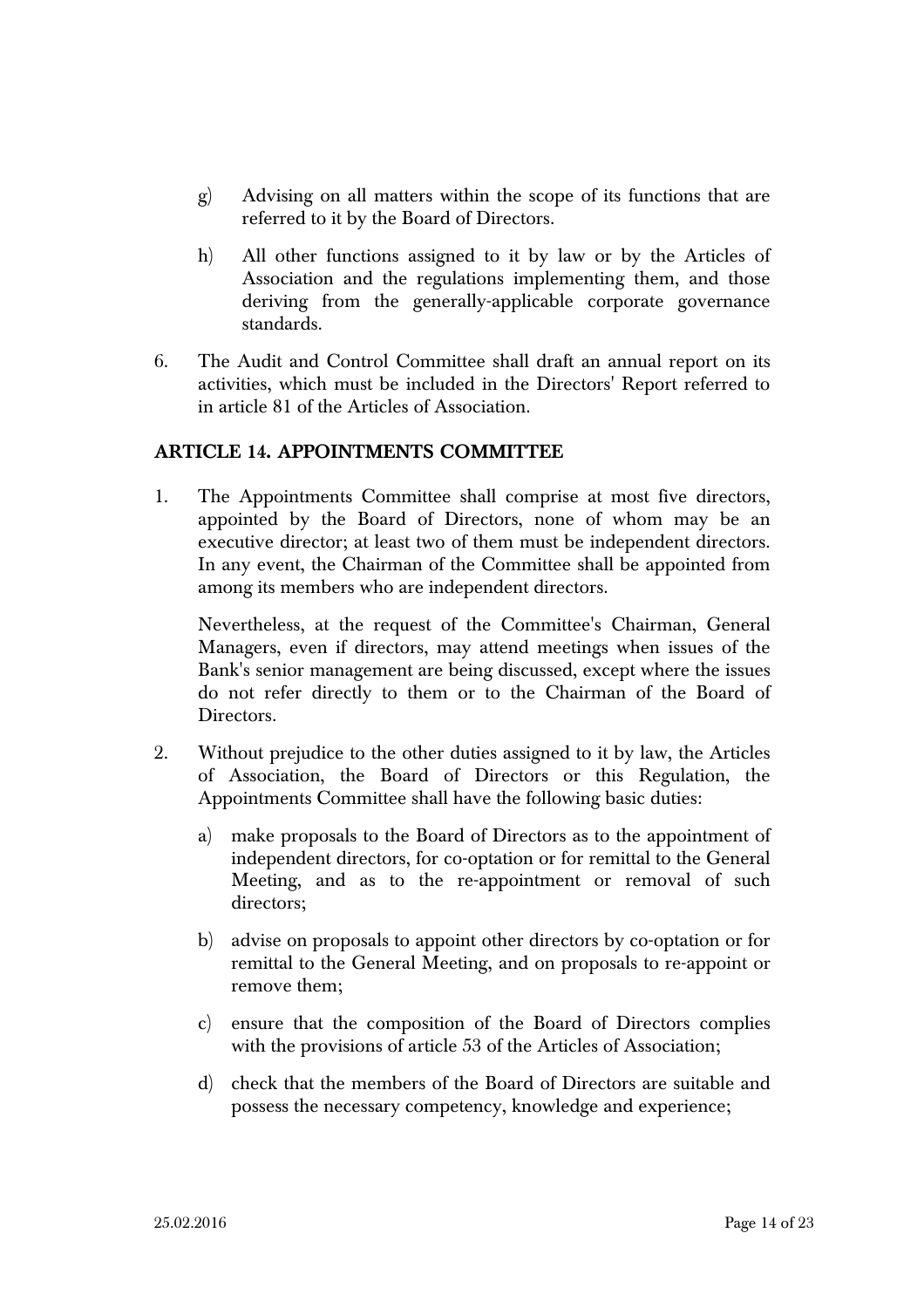- e) advise on the appointment and removal of senior executives and the Designated Group;
- f) advise on the basic conditions of the contracts of executive directors and senior executives;
- g) examine and organize succession plans for the Chairman of the Board of Directors and of the Bank's chief executive and, as appropriate, make proposals to the Board;
- h) establish a target for representation of the gender that is less represented on the Board of Directors and draw up guidelines on how to achieve that target;
- 3. The Appointments Committee shall meet whenever the Board or its Chairman requests that it issue a report or adopt a proposal, and whenever it is advisable in order to properly discharge its duties. In any case, it shall meet once per year to provide advice in advance on the Board's performance evaluation.

# **ARTICLE 14bis REMUNERATION COMMITTEE**

1. The Remuneration Committee shall comprise at most five directors appointed by the Board of Directors, none of whom may be an executive director; at least two of them must be independent directors. In any event, the Chairman of the Committee shall be appointed from among its members who are independent directors.

Nevertheless, at the request of the Committee's Chairman, General Managers, even if directors, may attend meetings when issues of the Bank's senior management are being discussed, except where the issues do not refer directly to them or to the Chairman of the Board of Directors.

- 2. Without prejudice to the other duties assigned to it by law, the Articles of Association, the Board of Directors or this Regulation, the Remuneration Committee shall have the following basic duties:
	- a) proposing, to the Board of Directors, the director remuneration policy
	- b) proposing, to the Board of Directors, the remuneration policy for General Managers and others performing senior management functions who report directly to the Board of Directors, the Executive Committees or the Managing Directors, and the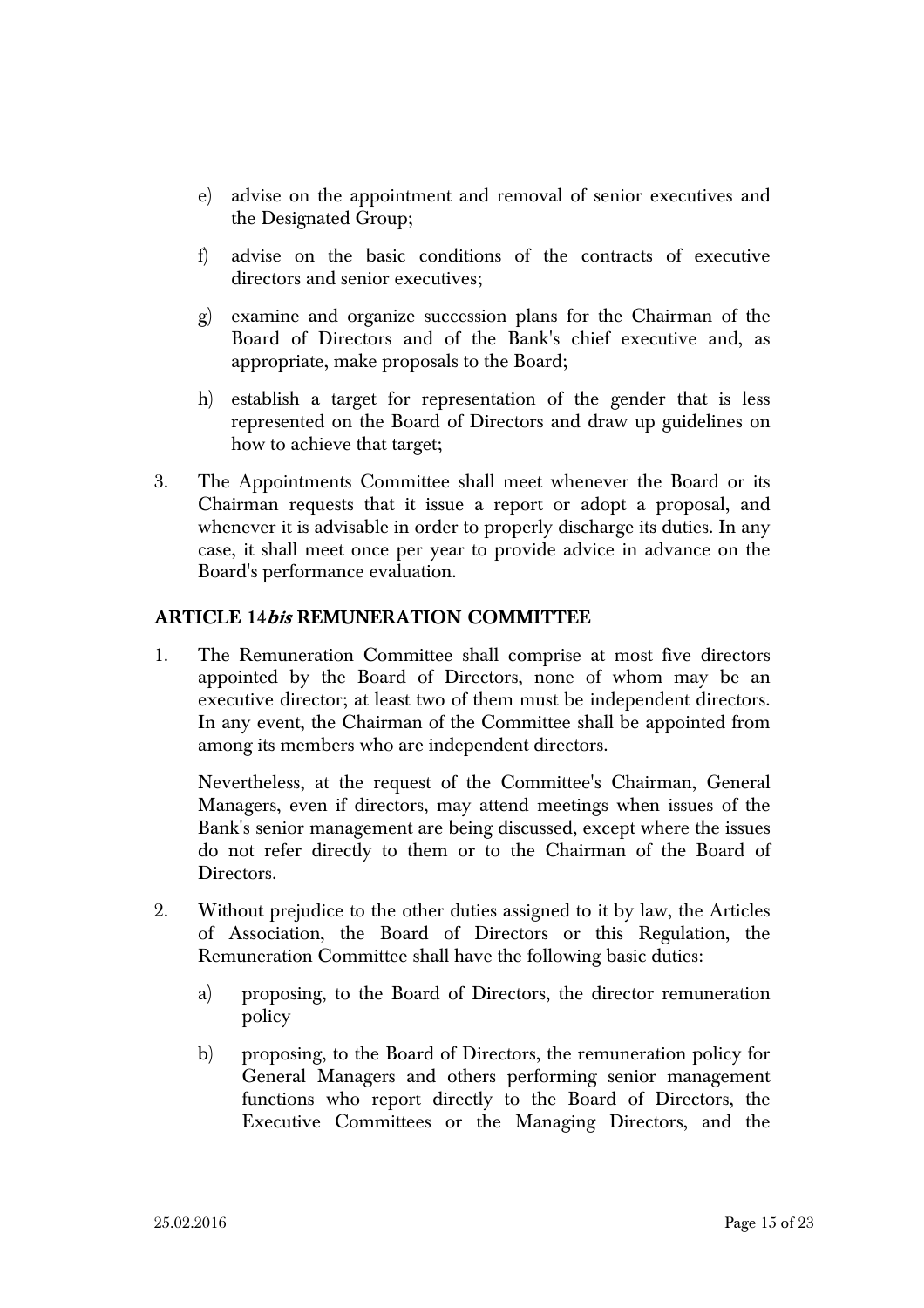individual remuneration and other contractual conditions for executive directors, exercising oversight to ensure that they are complied with

- c) regularly reviewing remuneration policy
- d) advising on remuneration programmes based on shares and/or options
- e) periodically reviewing the general principles of remuneration and the remuneration programmes for all employees, and considering whether they conform to those principles;
- f) ensuring that remuneration is transparent;
- g) ensuring that any conflicts of interests are not detrimental to the independence of external advisors
- h) verifying the information on remuneration contained in the various corporate documents, including the Report on Director Remuneration.
- 3. The Remuneration Committee shall meet whenever the Board or its Chairman requests that it issue a report or adopt a proposal, and whenever it is advisable in order to properly discharge its duties. In any event, the Committee shall meet once per year to prepare the information on directors' remuneration that the Board of Directors must approve and include in its annual public documentation.
- 4. The Committee shall also determine the bonuses for the senior executives of the Bank and its subsidiaries, at the proposal of the General Manager(s).

#### **ARTICLE 15. RISK COMMITTEE**

- 1. The Risks Committee shall comprise at most five directors, appointed by the Board of Directors, none of whom may be an executive director; they must have the appropriate knowledge, skill and experience to fully understand and oversee the Bank's risk strategy and risk appetite; at least two of them must be independent directors. In any event, the Chairman of the Risk Committee shall be designated from among its members who are independent directors.
- 2. The Risk Committee shall have the following functions:
	- a) supervising implementation of the Risk Appetite Framework;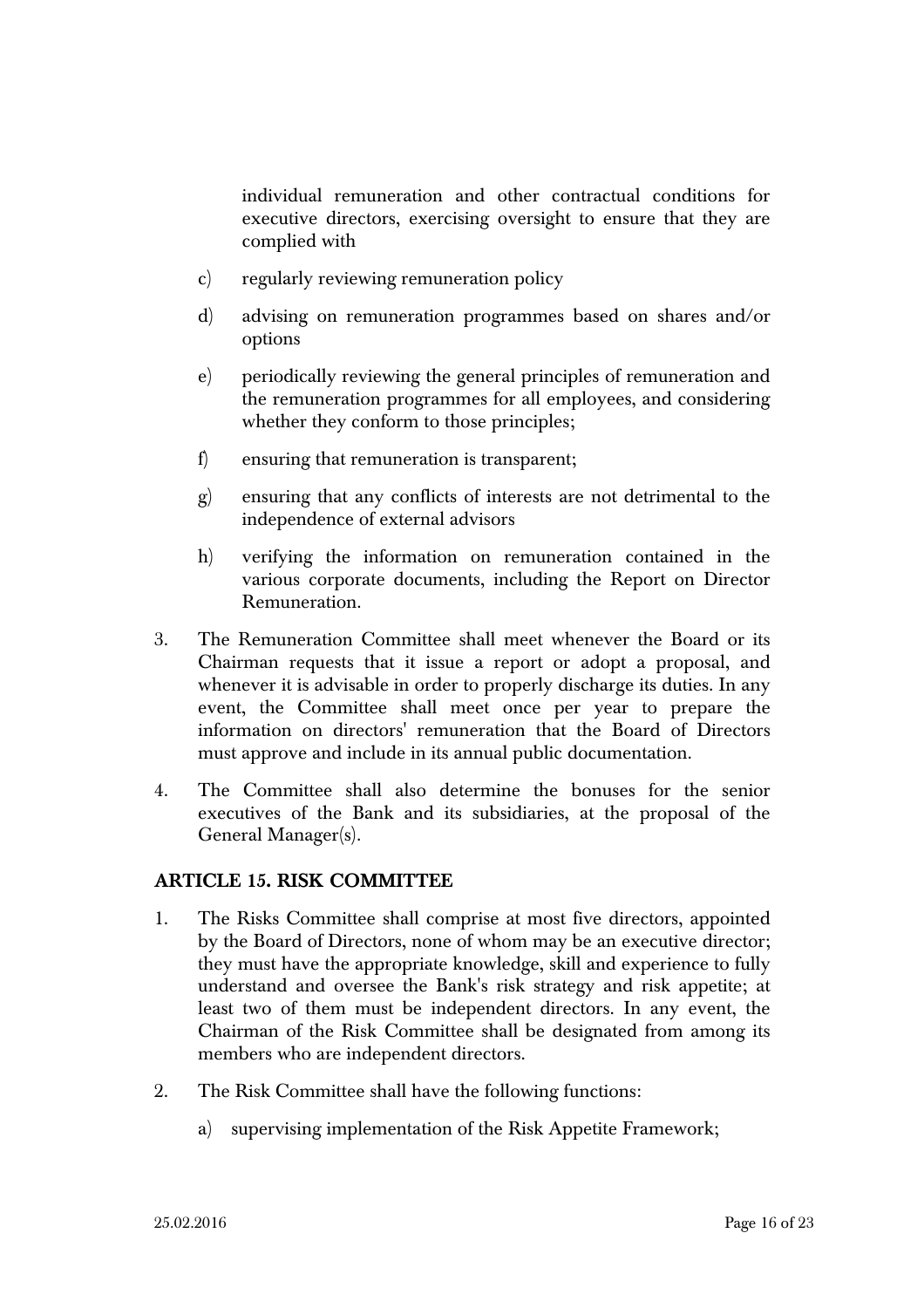- b) determining, and proposing to the full Board, the annual limits on investment in the real estate market and the criteria and volumes applicable to the various types of investment;
- c) reporting to the full Board regarding the performance of its functions under this article and other applicable legislation and provisions of the Articles of Association;
- d) reporting on a quarterly basis to the full Board about the levels of risk assumed, investments made and their performance, and the potential repercussions on Group revenues of variations in interest rates and the degree to which they conform to the VAR levels approved by the Board of Directors;
- e) monitoring and detecting any excess over and above the approved tolerance thresholds, overseeing the activation of the contingency plans established for this purpose;
- f) advising the Remuneration Committee as to whether the employee compensation programmes are coherent with the Bank's levels of risk, capital and liquidity.
- 3. The Risk Committee shall meet at least twice per month and whenever convened by its Chairman at his own initiative or at the request of any member of the Committee or of the Chairman of the Board of Directors.
- 4. In the exercise of its functions, the Risk Committee may directly request the information it sees fit from both the director who is General Manager of Risk and the Director of Risk Control.
- 5. The Secretary of the Committee, and his substitute in the event of absence or illness, shall be appointed by the Board of Directors, and need not be a Board Member.

# **ARTICLE 16. OTHER SUB-COMMITTEES**

The Board of Directors may decide to establish other committees under the provisions of Article 11 above, in keeping with article 58 of the Articles of Association, with the purposes and attributions that the Board itself may determine in each case, which in no event may coincide with those set out in this Regulation.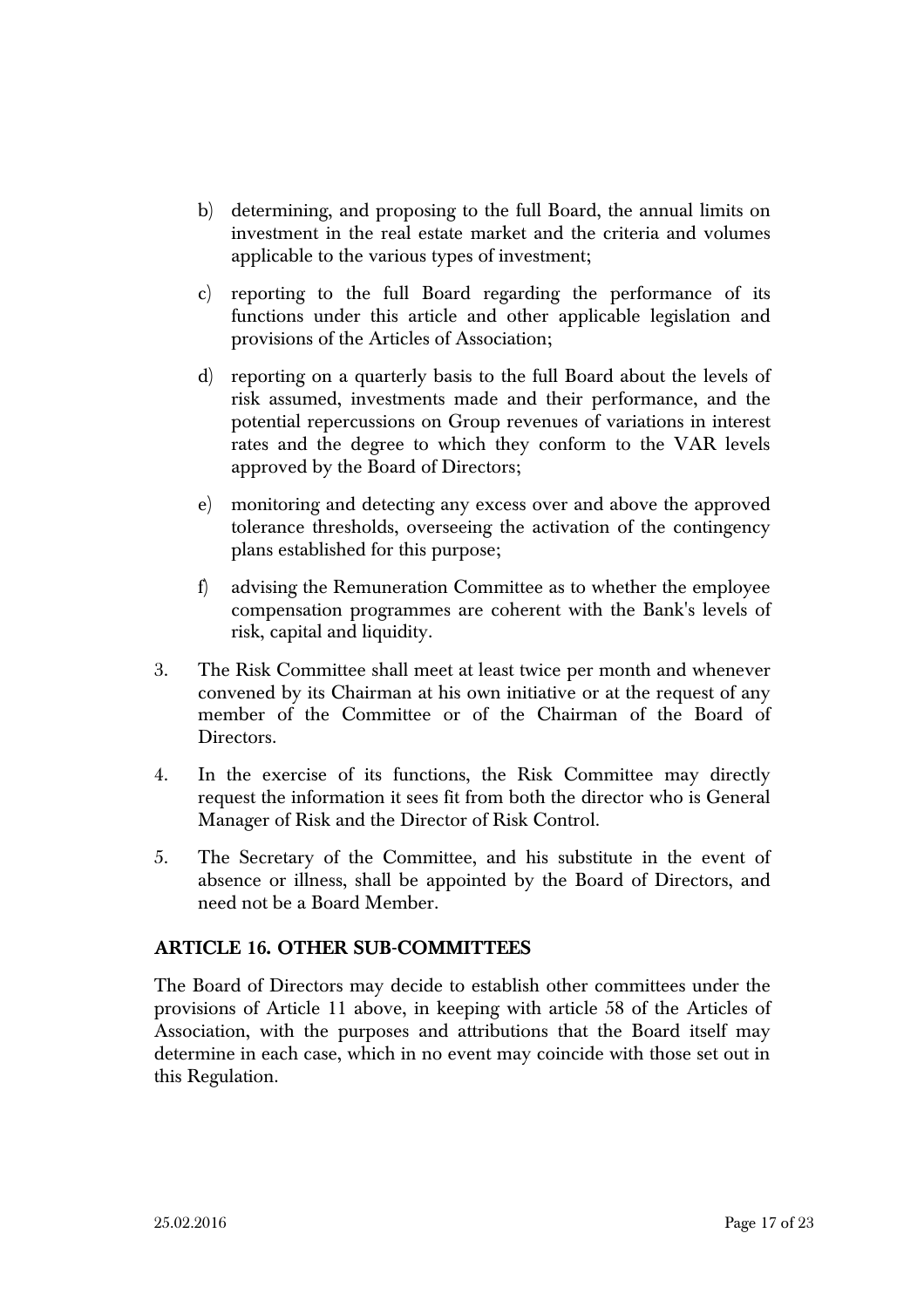# CHAPTER V. OPERATION OF THE BOARD

## **ARTICLE 17. MEETINGS OF THE BOARD OF DIRECTORS**

- 1. The Board of Directors shall meet once per month and, upon the initiative of the Chairman, as many times as he sees fit for the proper operation of the Company. The notice of meeting shall always contain the Agenda, which must set out, among other points, the issues relating to reports from subsidiaries and the sub-Committees as well as any proposals and suggestions made by the Chairman and the other members of the Board and the General Manager(s) of the Bank, which must be presented at least five working days in advance of the date of the Board meeting; such proposals must be accompanied by the pertinent material for distribution to the Board Members. The Board itself shall approve the minutes and set the date of the next meeting.
- 2. The Chairman may convene extraordinary meetings and set their agenda in the notice. He must also convene a meeting at the request of any member of the Board, as provided in the Articles of Association. If the Chairman fails to give notice of a meeting in the five business days following receipt of a request in this connection from any director, the latter may ask the First Vice-Chairman to give notice of a meeting subject to the same advance notice.
- 3. Notice of extraordinary meetings of the Board may be given by telephone where the Chairman considers that it is warranted by the circumstances.
- 4. Both ordinary and extraordinary meetings may transact business that is not on the agenda, provided that the decision to do so is adopted unanimously.

#### **ARTICLE 18. TRANSACTION OF BUSINESS**

- 1. The Board shall be quorate and shall adopt resolutions in accordance with the attendance and voting quorums set forth in the Articles of Association.
- 2. Decisions shall be binding upon directors not in attendance.
- 3. The Chairman shall direct the debate, seeking to ensure that all directors participate in the Board's deliberations.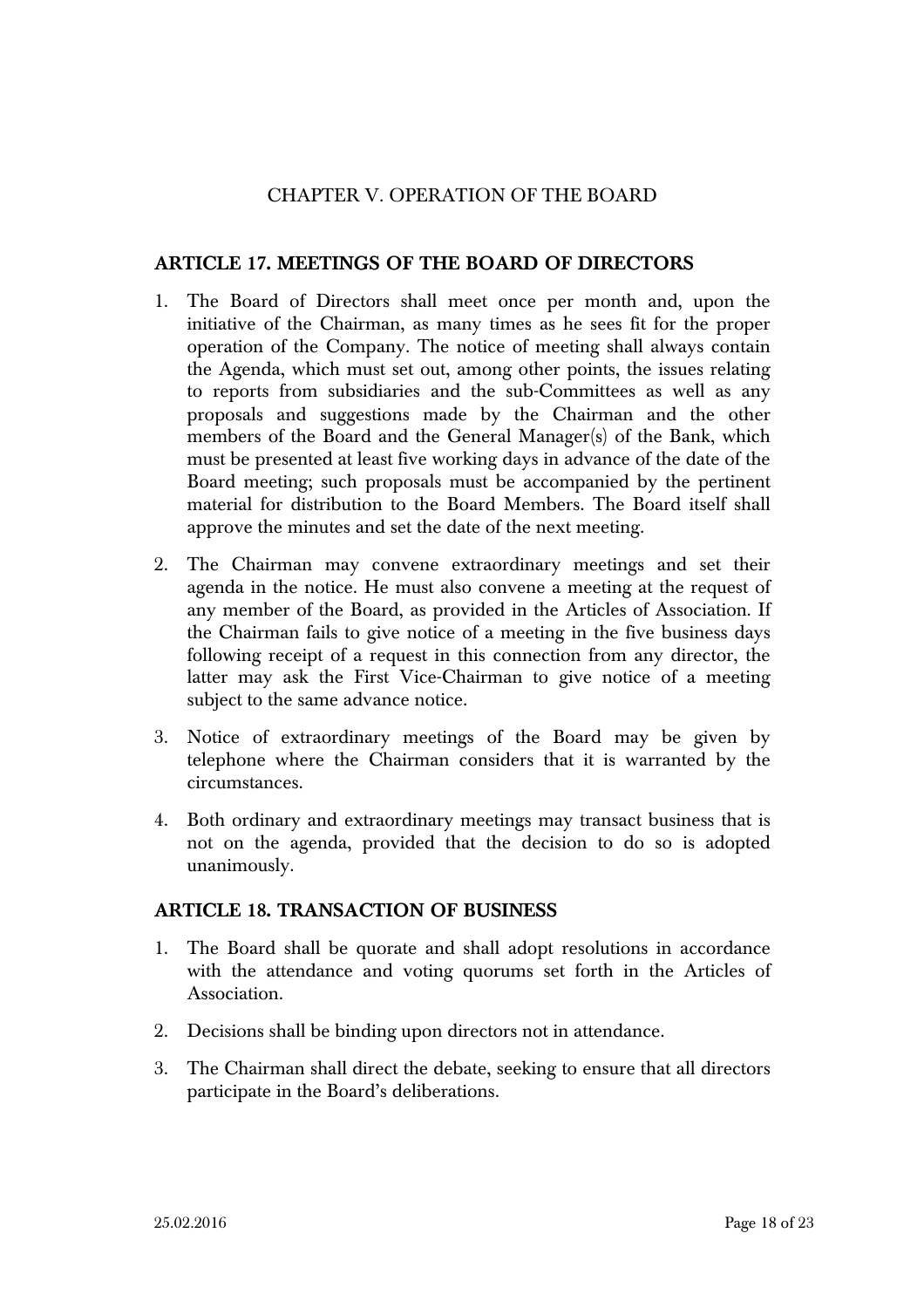# CHAPTER VI. APPOINTMENT AND REMOVAL OF DIRECTORS

# **ARTICLE 19. APPOINTMENT OF DIRECTORS**

- 1. Directors shall be appointed by the Shareholders' Meeting or the Board of Directors, in accordance with the provisions of the Capital Companies Act and the Articles of Association.
- 2. Directors must fulfil the requirements set out in the Articles of Association for their position and may not be in any disqualifying circumstances set out in the law or incur any of the prohibitions set out in the Articles of Association.
- 3. Directors shall be appointed for a term of at most four years and they can be re-appointed one or more times for periods of the same maximum duration.
- 4. Directors appointed by co-optation shall hold office until the next Shareholders' Meeting.

# **ARTICLE 20. REMOVAL OF DIRECTORS**

- 1. Directors shall stand down once their term has expired or when so decided by the Shareholders' Meeting or the Board of Directors in application of the powers vested in them by law or the Articles of Association.
- 2. They must also stand down:
	- a) When they fall under a situation of incompatibility or disqualification as established in the law or the Articles of Association.
	- b) If they are arraigned for alleged criminal acts or are subject to a disciplinary procedure by the supervisory authorities for a serious or very serious violation.
	- c) When their continuance on the Board might jeopardise the company's interests.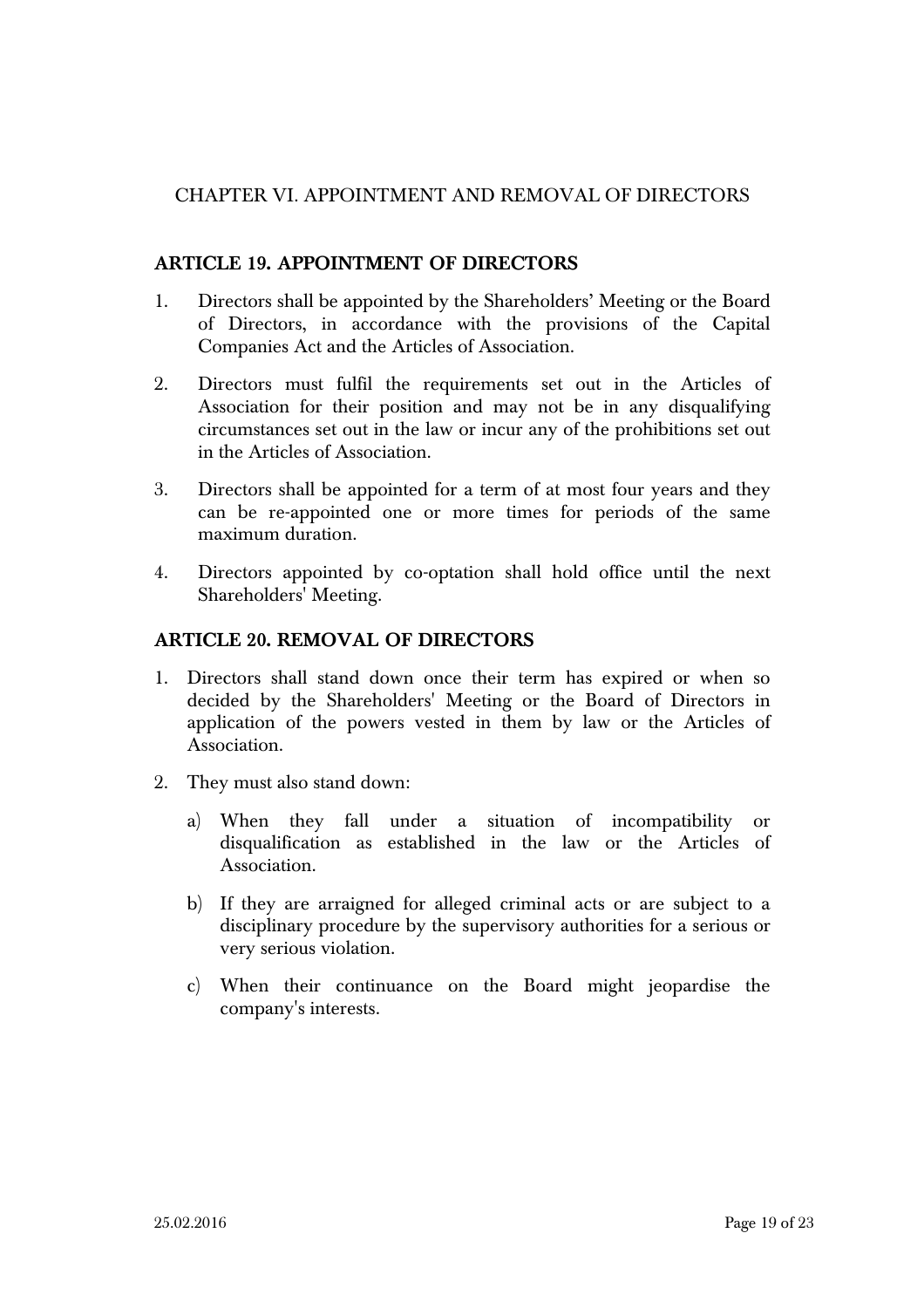## CHAPTER VII. INFORMATION FOR DIRECTORS

### **ARTICLE 21. POWERS TO BE INFORMED AND TO INSPECT**

- 1. Directors are vested with the broadest powers to be informed about any aspect of the company, to examine its books, records, documents and other background information on the company's transactions and to inspect all of its installations. The right to information extends to subsidiaries, both domestic and foreign.
- 2. So as not to disturb the ordinary running of the company, the exercise of the powers of information shall be channelled through the Chairman or the Secretary to the Board, who shall attend to the director's requests by giving the information directly, providing appropriate access to individuals at the relevant level of the organization, or providing the means by which the director may carry out the desired formal examination and inspection on site.

# CHAPTER VIII. DIRECTORS' REMUNERATION

#### **ARTICLE 22. DIRECTORS' REMUNERATION**

Without prejudice to the provisions of article 85 of the Articles of Association, directors shall be entitled to the remuneration set by the Board of Directors in accordance with the provisions of the Articles of Association on the basis of recommendations by the Remuneration Committee.

#### CHAPTER IX. DIRECTORS' DUTIES

#### **ARTICLE 23. DIRECTORS' GENERAL OBLIGATIONS**

- 1. In accordance with the provisions of this Regulation, the directors' function is to guide and oversee the company's management so as to maximise shareholder value.
- 2. In the performance of their duties, directors shall exercise the diligence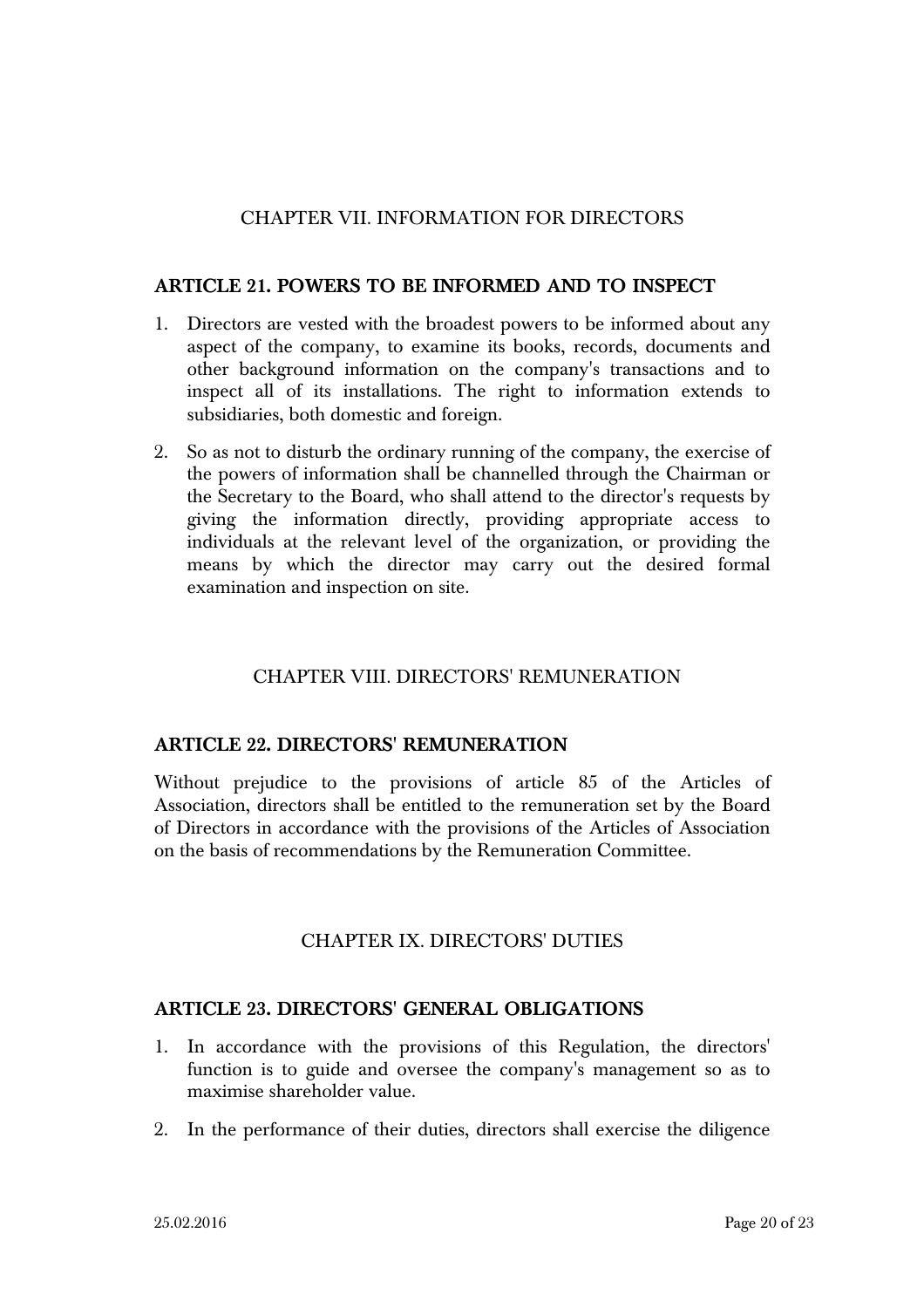of an orderly entrepreneur and loyal representative, and shall be obliged, in particular, to:

- a) Inform themselves and prepare appropriately for meetings of the Board and any sub-committees to which they belong;
- b) Attend the meetings of the bodies to which they belong and participate actively in the debates in order to make an effective contribution to the decision-making process.
- c) Carry out any specific task entrusted to them by the Board of Directors that is reasonable within their obligations.
- d) Investigate any irregularity in company management of which they may become aware, and monitor any situation of risk.
- e) Urge the persons with the capacity to call meetings so that they may call extraordinary meetings of the Board or include the items they consider appropriate on the agenda of the next meeting to be held.
- 3. Directors must avoid situations of conflict of interest in the terms defined in the Capital Companies Act, including those where the beneficiary of the prohibited acts or activities is a related party of the director.

# **ARTICLE 24. DIRECTORS' DUTY OF CONFIDENTIALITY**

1. Directors must keep secret the deliberations of the Board and the subcommittees of which they are members, and generally may not reveal any information to which they are privy by virtue of their position.

2. The duty of confidentiality shall persist even after the director ceases to hold office.

# **ARTICLE 25. OBLIGATION NOT TO COMPETE**

- 1. Directors may not render professional services in Spanish companies whose object is wholly or partly similar to that of the company. This prohibition does not apply to positions at Group companies.
- 2. Before accepting a management position at another company or entity, directors must notify the Appointments Committee.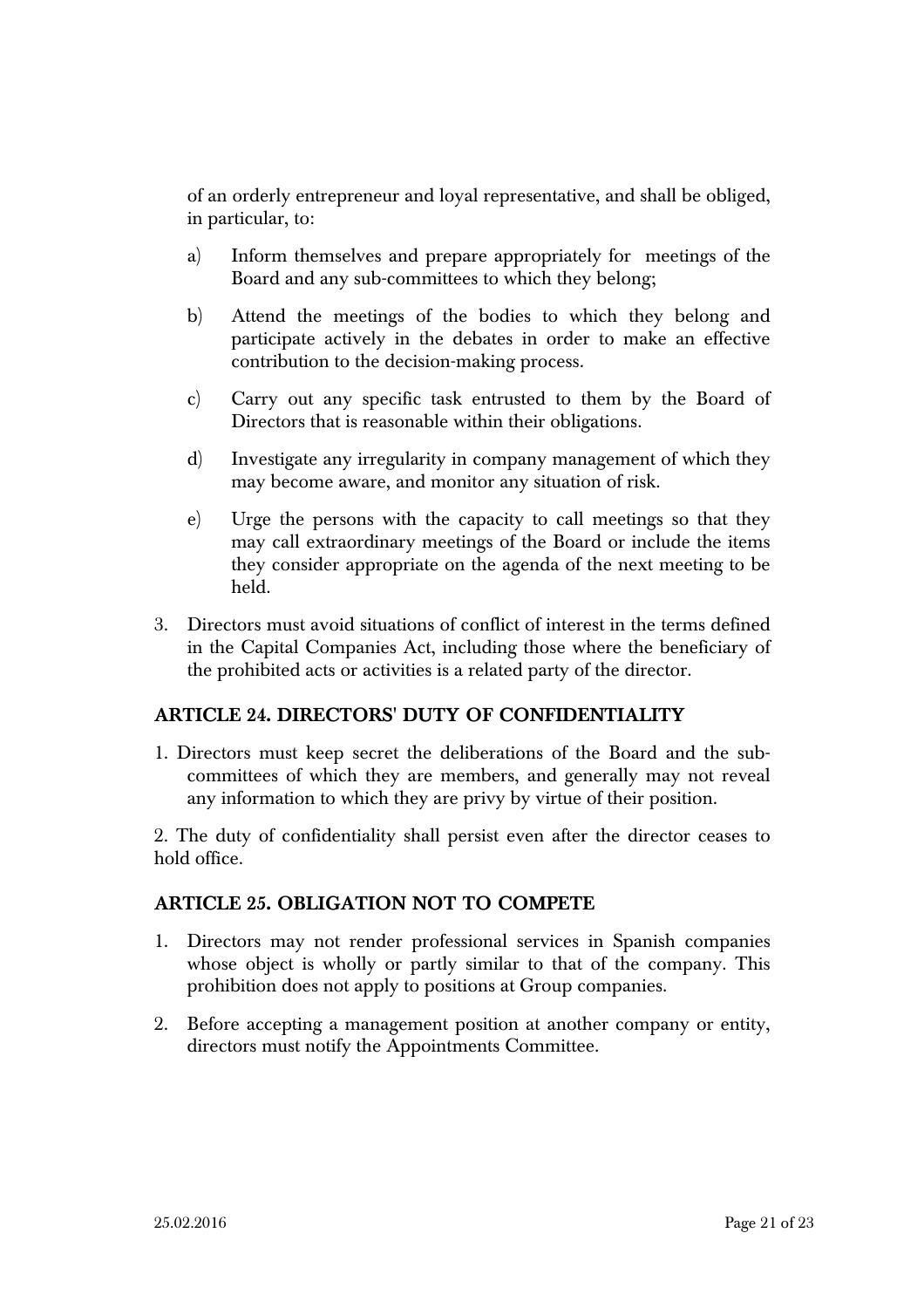# **ARTICLE 26. PRIVATE INFORMATION**

- 1. The use by directors of private information for personal purposes shall only be admissible if the following conditions are met:
	- a) the information is not used in connection with the purchase or sale of securities;
	- b) its use does not affect the company or third parties, directly or indirectly;
	- c) the company does not hold an exclusive right or an analogous legal position with respect to the information to be used.
- 2. In addition to the condition set out in item a) above, where the Company's shares are listed on a stock exchange, the director must fulfil the rules of conduct established in the legislation on securities markets and, in particular, those set out in the Company's Code of Conduct with regard to the securities markets.

# **ARTICLE 27. DIRECTORS' DISCLOSURE DUTIES**

- 1. Directors must inform the company of any shares of same which they own directly or through companies in which they hold a significant stake. They must also disclose any shares held, directly or indirectly, by their close relatives.
- 2. Directors must also inform the company of all positions that they hold and activities that they perform in other companies or entities and, generally, of any fact or situation that may be material in connection with their actions as directors of the company.

# CHAPTER X. RELATIONS OF THE BOARD OF DIRECTORS

# **ARTICLE 28. RELATIONS WITH SHAREHOLDERS**

- 1. The Board of Directors shall establish the appropriate procedures for receiving proposals from the shareholders with respect to the management of the Company.
- 2. The Board of Directors shall encourage the informed participation of shareholders at Shareholders' Meetings and shall adopt such measures as